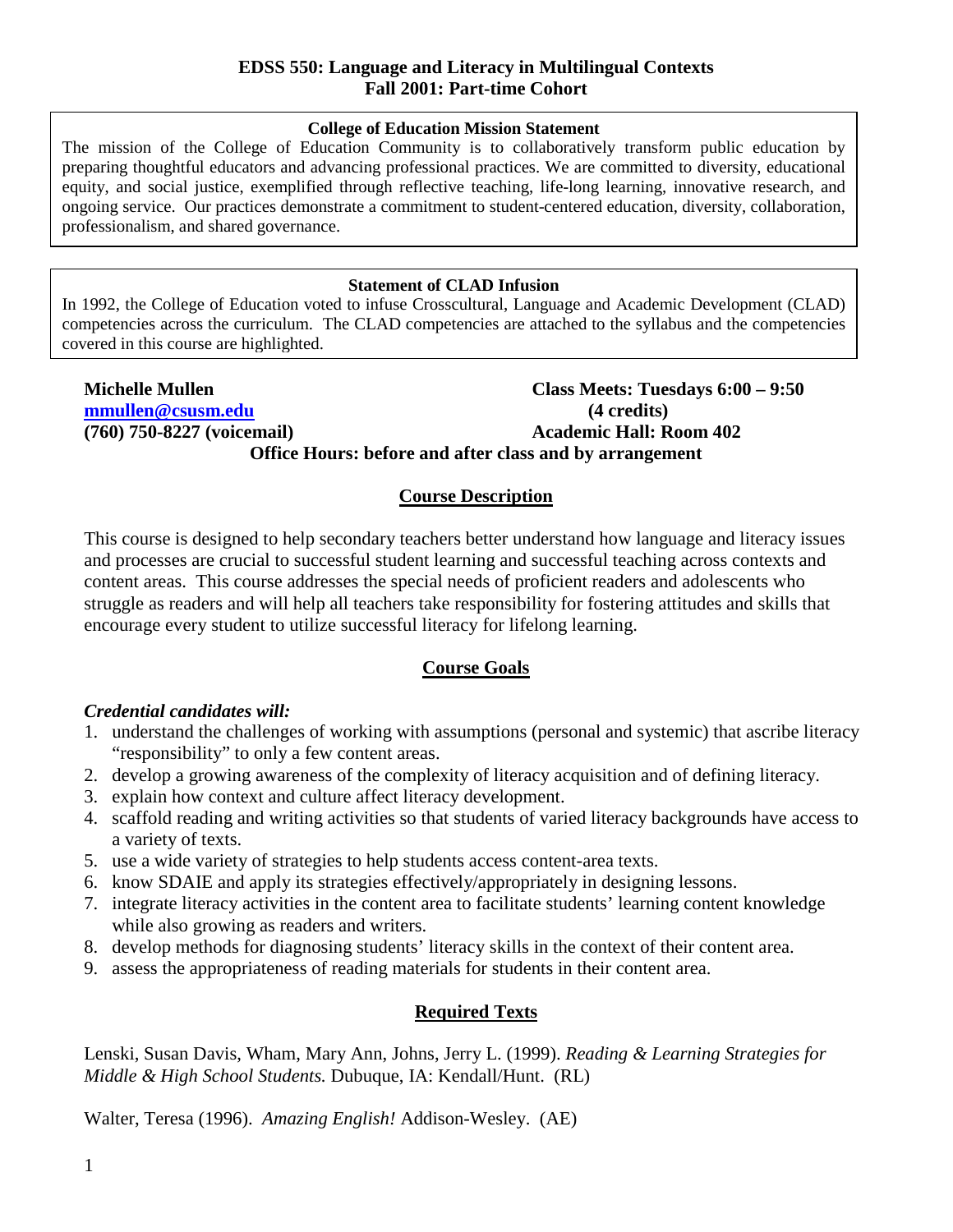Zinsser, William. (1988). *Writing to Learn*. New York: Harper & Row, Publishers (WTL)

Any textbook that is used to teach your content area to middle or high school students. Check your school sites, teacher friends, student friends, etc. for borrowing rights. Let the instructor know if you are having trouble finding a textbook.

## **Other Texts You Might Find Useful (Ask for ordering information)**

Allen, Janet. (1999). *Words, Words, Words: Teaching Vocabulary in Grades 4-12.* York, Maine: Stenhouse Publishers

California Dept. of Education (2000). *Strategic Teaching and Learning: Standards-Based Instruction to Promote Content Literacy in Grades 4-12*.

Herrell, Adrienne L. (2000). *Fifty Strategies for Teaching English Language Learners.* New Jersey: Prentice-Hall, Inc.

Schoenbach, Ruth, et.al. (1999). *Reading for Understanding: A Guide to Improving Reading in Middle and High School Classrooms.* San Francisco: Jossey-Bass.

## **Assignments**

- **Class Participation and Preparation**: Critical, engaged discussion will make this a richer class for all of us. In preparation for that kind of discussion, you will be responsible for reading and responding to a variety of texts. You may choose to respond in any of the following ways: maintaining an interactive journal (you'd do this throughout your reading); writing a double entry journal; creating a graphic organizer or visual with a narrative statement; or using some other method to explore and "process" your understanding. Remember the goals for any response method you choose: to help you better contemplate, organize, and understand your reading, and to be prepared for thoughtful discussion. **These will be due with each article/excerpt assigned—see calendar.** Please keep all your reading responses together in your notebook or in a journal, etc. You will also be responsible for a variety of informal in-class presentations. Come to class prepared to participate.
- **Strategy Modeling:** With a partner or small group, you will be responsible for modeling at least one (and hopefully two) literacy strategy(ies) (from our readings) to a group of your colleagues, demonstrating its use in your particular content area. The strategies will come from our texts but you will need to put them in the context of your content area. **Due 10/2.**
- Literacy Case Study: You will receive a separate handout on this assignment. The case study involves your working closely with an adolescent to identify his/her reading and writing processes and to reflect on the implications for your teaching. This will be a written report. **Due 10/30.**
- **Reflective Papers**: You will write two informal papers, one at the beginning of class that is a literacy autobiography, and one at the end of class which is a "connections" paper. The literacy autobiography will be a chance for you to reflect upon and consider the implications of your own literacy history. The connections paper will be a chance for you to reflect on your learning over the semester and to put the pieces together in terms of how you'll structure your future classes with a literacy component. This is also the place where you will discuss your progress toward meeting the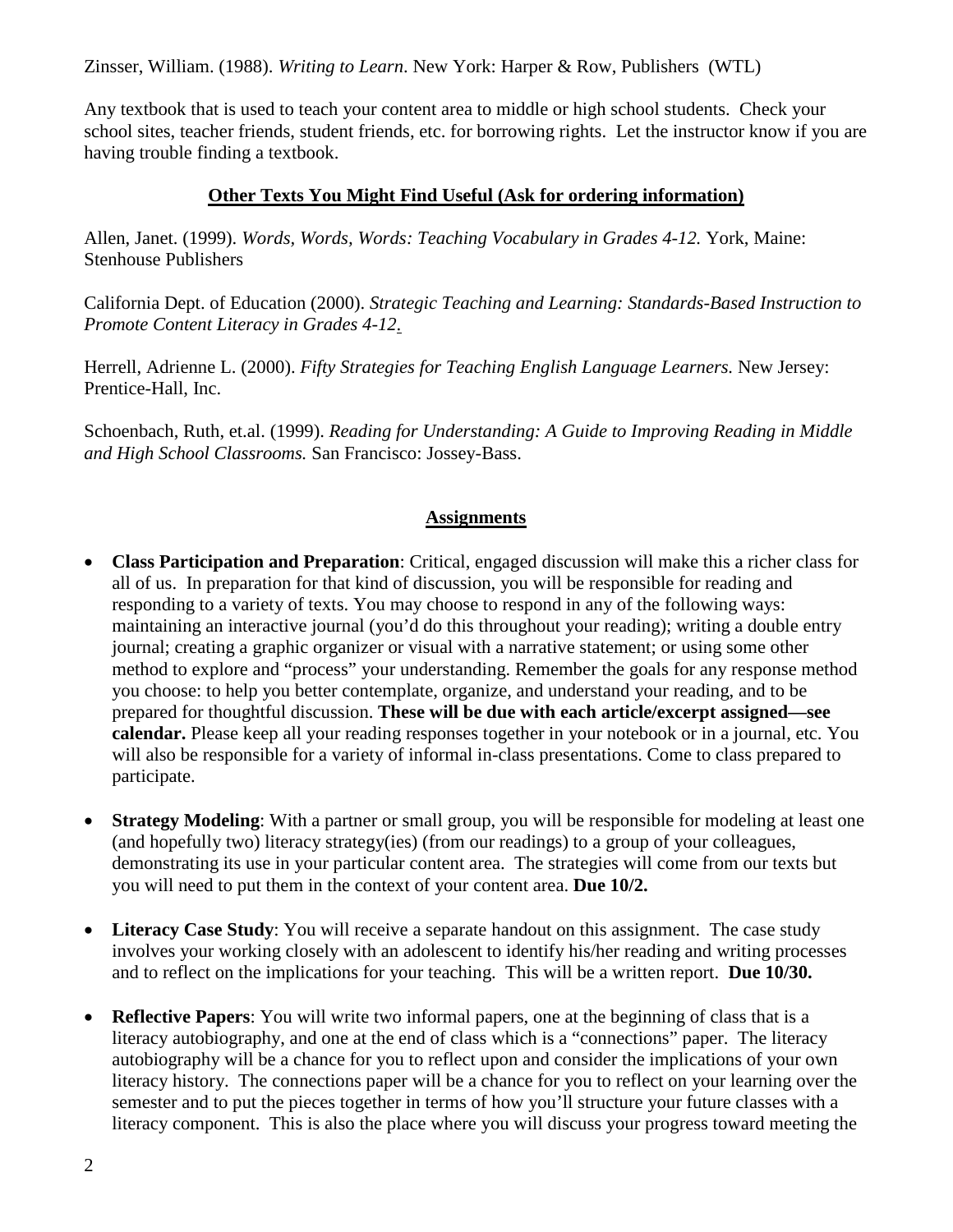course goals. These will both be discussed further in class. **Autobiography due 9/4; Connections paper due 12/11.**

- **Sample Lesson Plans:** You will be responsible for completing two lesson plans demonstrating your ability to integrate literacy strategies and SDAIE into your content area. The goal is for you to develop lessons that you might use as part of your unit plan in your EDSS 521 course as well as for your future student teaching. **Due 11/6 and 11/27.**
- **Independent Reading Book**: You will read at least one young adult or related content-area or literacy book as the basis for a small group reading circle. On the days when your reading group meets you will be responsible for using your reading responses as a guide for discussion of the text. You will have a choice of titles so that you might choose one that has applicability to your subject area. You will purchase or check out this book on your own; the CSUSM bookstore will not have these texts. **Final presentations due 11/13 or 11/20.**
- **Thematic Text Set**: You will experience a text set in class as a participant. You will then be responsible for developing a text set (in groups of 2-3) that you might use in your content area. More information about this assignment will come your way in a separate handout. **Due 12/4.**
- **Introduction to the Professional Portfolio (part of our final reflection night)**: We will begin a dialogue and establish the first steps in developing a professional portfolio that will showcase your competencies, abilities, and strengths as a teacher. You will not have an actual portfolio at this time, but we will begin the process so that you may work on it during the winter break and spring semester. To start your portfolio you will want to gather artifacts from your previous teacher education courses that you deem appropriate, as well as current work. This is a good time to start a file for storing artifacts. The goal is to develop a future professional portfolio you might use/make reference to during job interviews. **Dialogue will be 12/11.**

*Teacher education is a professional preparation program. Students will be expected to adhere to standards of dependability, academic honesty and integrity, confidentiality, and writing achievement. Because it is important for teachers to be able to effectively communicate their ideas to students, colleagues, parents, and administrators, writing that is original, clear and error-free is a priority in the College of Education.* 

## **Attendance**

This course is participatory in nature, therefore your attendance and participation are important. Absences and late arrivals/early departures will affect the final grade. **If you miss two class sessions or are late (or leave early) for more than three sessions, the highest grade you can receive is an A-. If you miss three class sessions, the highest grade you can receive is a B-.** COE attendance policy states, "At a minimum, students must attend more than 80% of class time, or s/he may not receive a passing grade for the course at the discretion of the instructor. Individual instructors may adopt more stringent attendance requirements." Should you have extenuating circumstances, please contact the instructor as soon as possible.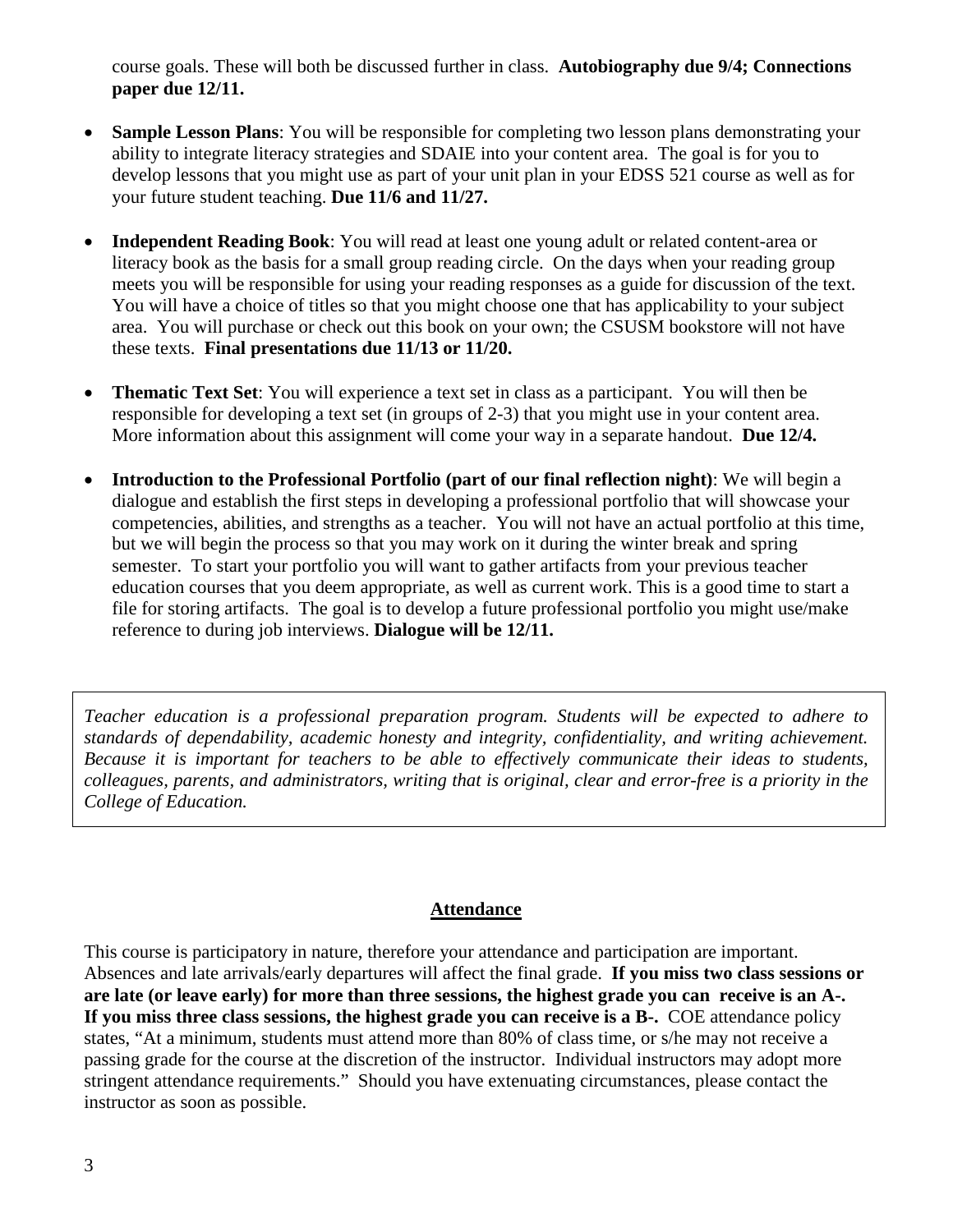| PART 1: LANGUAGE STRUCTURE<br><b>AND</b><br>FIRST- AND SECOND-LANGUAGE<br><b>DEVELOPMENT</b>                                                    | PART 2: METHODOLOGY<br>OF BILINGUAL, ENGLISH<br><b>LANGUAGE DEVELOPMENT,</b><br><b>AND</b><br><b>CONTENT INSTRUCTION</b>       | PART 3:<br><b>CULTURE</b><br><b>AND</b><br><b>CULTURAL DIVERSITY</b>                                |  |
|-------------------------------------------------------------------------------------------------------------------------------------------------|--------------------------------------------------------------------------------------------------------------------------------|-----------------------------------------------------------------------------------------------------|--|
| I. Language Structure and Use:<br><b>Universals and Differences</b><br>(including the structure of English)                                     | I. Theories and Methods of Bilingual<br><b>Education</b>                                                                       | I. The Nature of Culture                                                                            |  |
| A. The sound systems of language<br>(phonology)                                                                                                 | A. Foundations                                                                                                                 | A. Definitions of culture                                                                           |  |
| <b>B.</b> Word formation (morphology)                                                                                                           | B. Organizational models: What works for<br>whom?                                                                              | <b>B.</b> Perceptions of culture                                                                    |  |
| C. Syntax                                                                                                                                       | C. Instructional strategies                                                                                                    | C. Intragroup differences (e.g., ethnicity,<br>race, generations, and micro-cultures)               |  |
| <b>D.</b> Word meaning (semantics)                                                                                                              | II. Theories and Methods for Instruction<br>In and Through English                                                             | D. Physical geography and its effects on<br>culture                                                 |  |
| E. Language in context                                                                                                                          | A. Teacher delivery for both English<br>language development and content<br>instruction                                        | E. Cultural congruence                                                                              |  |
| F. Written discourse                                                                                                                            | <b>B.</b> Approaches with a focus on English<br>language development                                                           | II. Manifestations of Culture: Learning<br><b>About Students</b>                                    |  |
| G. Oral discourse                                                                                                                               | C. Approaches with a focus on content<br>area instruction (specially designed<br>academic instruction delivered in<br>English) | A. What teachers should learn about their<br>students                                               |  |
| H. Nonverbal communication                                                                                                                      | D. Working with paraprofessionals                                                                                              | <b>B.</b> How teachers can learn about their<br>students                                            |  |
| II. Theories and Factors in First- and<br><b>Second-Language Development</b>                                                                    | III. Language and Content Area<br><b>Assessment</b>                                                                            | C. How teachers can use what they learn<br>about their students (culturally<br>responsive pedagogy) |  |
| A. Historical and current theories and models<br>of language analysis that have<br>implications for second-language<br>development and pedagogy | A. Purpose                                                                                                                     | <b>III. Cultural Contact</b>                                                                        |  |
| <b>B.</b> Psychological factors affecting first- and<br>second-language development                                                             | <b>B.</b> Methods                                                                                                              | A. Concepts of cultural contact                                                                     |  |
| C. Socio-cultural factors affecting first- and<br>second-language development                                                                   | C. State mandates                                                                                                              | <b>B.</b> Stages of individual cultural contact                                                     |  |
| D. Pedagogical factors affecting first- and<br>second-language development                                                                      | <b>D.</b> Limitations of assessment                                                                                            | C. The dynamics of prejudice                                                                        |  |
| E. Political factors affecting first- and second-<br>language development                                                                       | E. Technical concepts                                                                                                          | D. Strategies for conflict resolution                                                               |  |
|                                                                                                                                                 |                                                                                                                                | IV. Cultural Diversity in U.S. and CA.                                                              |  |
|                                                                                                                                                 |                                                                                                                                | A. Historical perspectives                                                                          |  |
|                                                                                                                                                 |                                                                                                                                | <b>B.</b> Demography                                                                                |  |
|                                                                                                                                                 |                                                                                                                                | C. Migration and immigration                                                                        |  |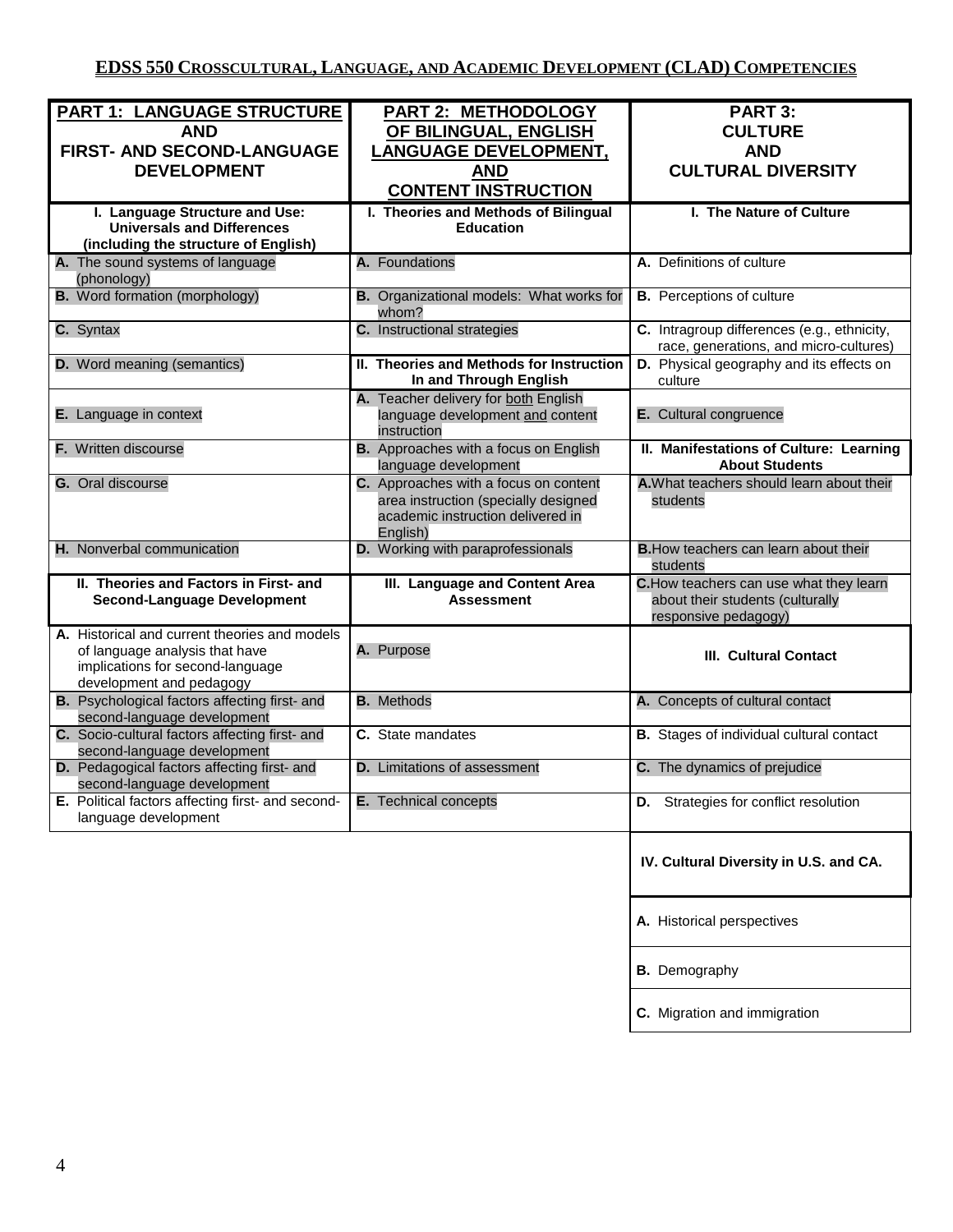# **Tentative Calendar (Subject to Change)**

| <b>Date</b> | <b>Topic</b>                                                                                                                                                    | <b>Reading Assignment</b>                                                                                                                                                                                                                                  | <b>Assignment Due</b>                                                                                                                                                                        |  |
|-------------|-----------------------------------------------------------------------------------------------------------------------------------------------------------------|------------------------------------------------------------------------------------------------------------------------------------------------------------------------------------------------------------------------------------------------------------|----------------------------------------------------------------------------------------------------------------------------------------------------------------------------------------------|--|
| 8/28        | Introductions<br>Syllabus/Jumping in!<br>What is literacy and how does it<br>relate to content-area courses?                                                    |                                                                                                                                                                                                                                                            |                                                                                                                                                                                              |  |
| 9/4         | Text sets: introduction/explore<br>Learning to read<br>Cycle of reading instruction                                                                             | Handout: "The<br>Learner's Club"<br>(Frank Smith)<br>AE: 42-48 (part of<br>ch. 3)                                                                                                                                                                          | Reader response of your<br>choice (Smith response<br>required; AE response<br>optional)<br>Literacy autobiography<br>Pre-instruction survey                                                  |  |
| 9/11        | Text sets: explore<br>Reading comprehension<br>Supporting readers in the content<br>areas                                                                       | RL: Ch. 1<br>http://www.wested.<br>org/stratlit/pubsPres/<br>RFU_Ch2.shtml<br>(Reading For<br>Understanding:A<br>Guide to Improving<br>Reading in Middle<br>and High School<br>Classrooms<br>"Chapter Two: The<br>Reading<br>Apprenticeship<br>Framework") | Reader response of your<br>choice (to both readings)<br>Bring content area textbook<br>to class                                                                                              |  |
| 9/18        | Text sets: explore<br>Assessing students' reading/content<br>skills<br>Assessing text levels and textbooks<br>Creating a scaffolding frame<br>Intro. case study | RL: Appendix C and<br>D                                                                                                                                                                                                                                    | Reader response of your<br>choice<br>Decision on independent<br>reading book (top 3 choices—<br>don't buy any book yet!)<br>Bring content area textbook<br>to class                          |  |
| 9/25        | Text sets: prepare presentations<br>NIE guest speaker (7-8)<br>Connecting strategies to content area<br>text—working with a scaffolding<br>frame                | Explore an online<br>resource                                                                                                                                                                                                                              | Reader response of your<br>choice<br>Bring content area textbook<br>and RL to class<br>Bring beginning "draft" of a<br>scaffolded reading lesson-<br>using RL strategies from ch.<br>2, 3, 4 |  |
| 10/2        | Text sets—share; arranging your own<br>Strategy modeling/presentations<br>A look at vocabulary                                                                  | RL: Ch. 3 overview<br>Vocabulary article<br>٠<br>from Words, Words,<br>Words TBA                                                                                                                                                                           | Reader response of your<br>$\blacklozenge$<br>choice<br>Bring content area textbook<br>$\bullet$<br>and RL to class                                                                          |  |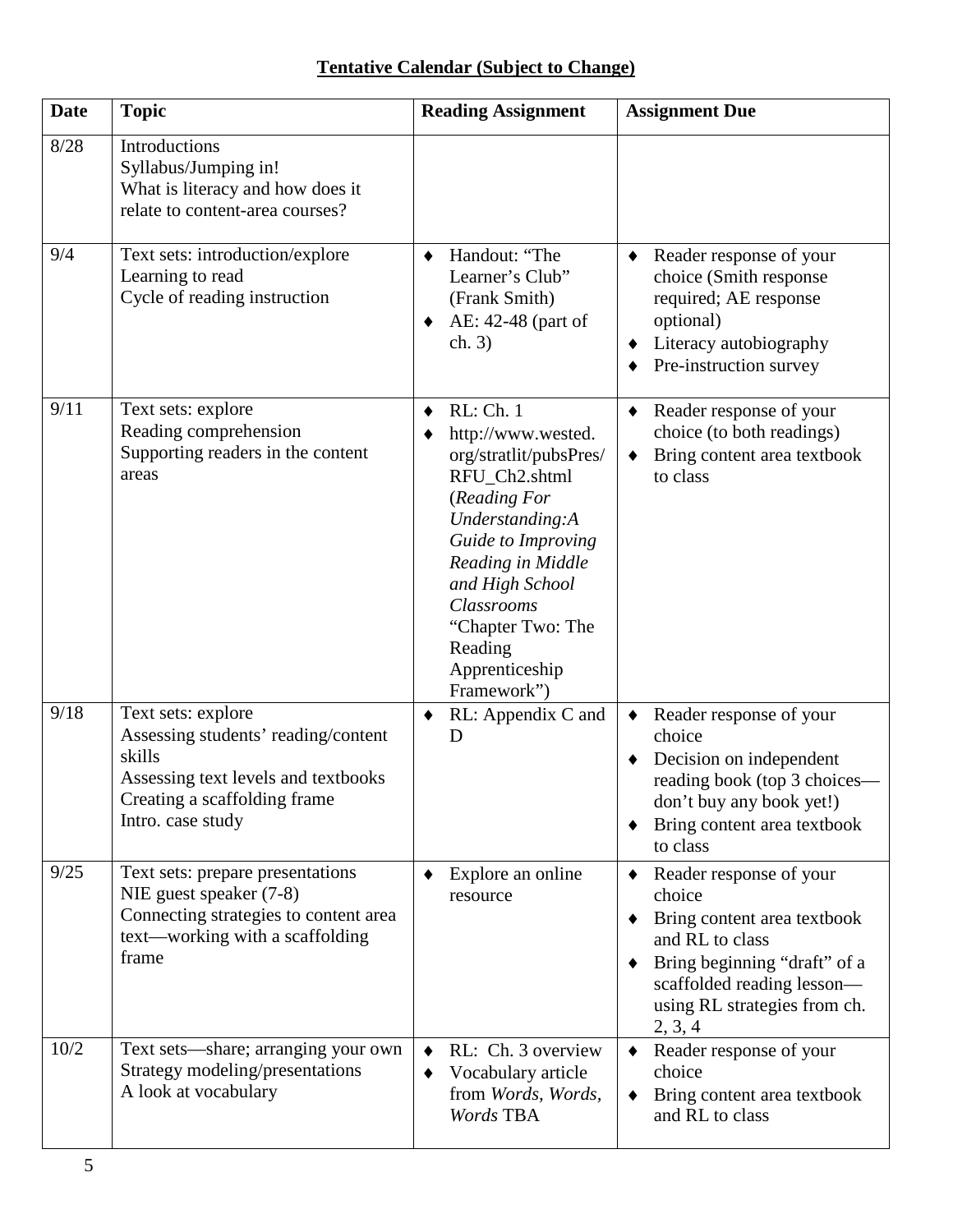| 10/9<br>10/16 | Reading circles: getting started<br>Case study writing discussions<br>Struggling readers<br>$2nd$ language acquisition<br>Reading circles: explore & discuss<br>Case study—reader response groups<br><b>SDAIE</b> and CALLA | AE: Ch. 1 and 2<br>RL: Ch. 5 overview<br>and skim the types<br>of strategies<br>described<br>Independent reading<br>AE: Ch. 4 | • Reader response of your<br>choice (AE required; RL<br>optional)<br>Case study notes<br>Bring independent reading<br>book to class<br>$\blacklozenge$<br>Reader response of your<br>choice for AE<br>Assigned response for reading<br>circle book<br>Case study rough drafts |  |
|---------------|-----------------------------------------------------------------------------------------------------------------------------------------------------------------------------------------------------------------------------|-------------------------------------------------------------------------------------------------------------------------------|-------------------------------------------------------------------------------------------------------------------------------------------------------------------------------------------------------------------------------------------------------------------------------|--|
| 10/23         | Research Day—meet on your own to<br>work on text sets, case studies,<br>independent reading, etc.                                                                                                                           | Whatever you need<br>to read to catch up or<br>to prepare for<br>projects                                                     |                                                                                                                                                                                                                                                                               |  |
| 10/30         | Reading circles: explore & discuss<br>Case study implications<br>Reading critically—adding to the<br>scaffold<br>A look at lesson planning                                                                                  | Independent reading<br>$\blacklozenge$<br>book:<br>RL: Ch. 6 overview<br>and skim the<br>strategies described                 | No reader response for RL ch.<br>$\blacklozenge$<br>6<br>Assigned response for reading<br>circle book<br>• Case study final draft with<br>self-evaluation/metacognition<br>Bring content area textbook<br>to class                                                            |  |
| 11/6          | Reading circles: explore, discuss, &<br>prep. presentation<br>Share lesson plan #1<br>Additional strategy modeling? (time<br>permitting)                                                                                    | Independent reading<br>book:                                                                                                  | Assigned response for reading<br>circle book<br>Lesson plan #1 with self-<br>٠<br>evaluation/metacognition<br>Bring content area textbook<br>to class                                                                                                                         |  |
| 11/13         | Reading circles: present<br>Writing in the content areas                                                                                                                                                                    | WTL: Ch. 1, 2, 4 &<br>5                                                                                                       | Reader response of your<br>$\blacklozenge$<br>choice<br>Ind. Reading presentations                                                                                                                                                                                            |  |
| 11/20         | Reading circles: present<br>Writing in the content areas                                                                                                                                                                    | WTL: Ch. 9-11<br>RL: Ch. 9 overview;<br>skim strategies                                                                       | Reader response of your<br>choice (WTL required; RL<br>optional)<br>Ind. Reading presentations                                                                                                                                                                                |  |
| 11/27         | Share lesson plan #2<br>Writing in the content areas                                                                                                                                                                        | Explore online<br>resource (writing, if<br>possible)                                                                          | Reader response of your<br>choice<br>Lesson plan #2 with self-<br>٠<br>evaluation/metacognition                                                                                                                                                                               |  |
| 12/4          | Text set "open house"<br>Assessment: some considerations                                                                                                                                                                    | AE: Ch. 5                                                                                                                     | No reader response needed<br>٠<br>Text set with self-<br>evaluation/metacognition                                                                                                                                                                                             |  |
| 12/11         | Content area reflection/connections<br>Portfolio dialogue                                                                                                                                                                   | Handout: portfolio<br>articles                                                                                                | Connections paper<br>٠<br>Course grade rationale                                                                                                                                                                                                                              |  |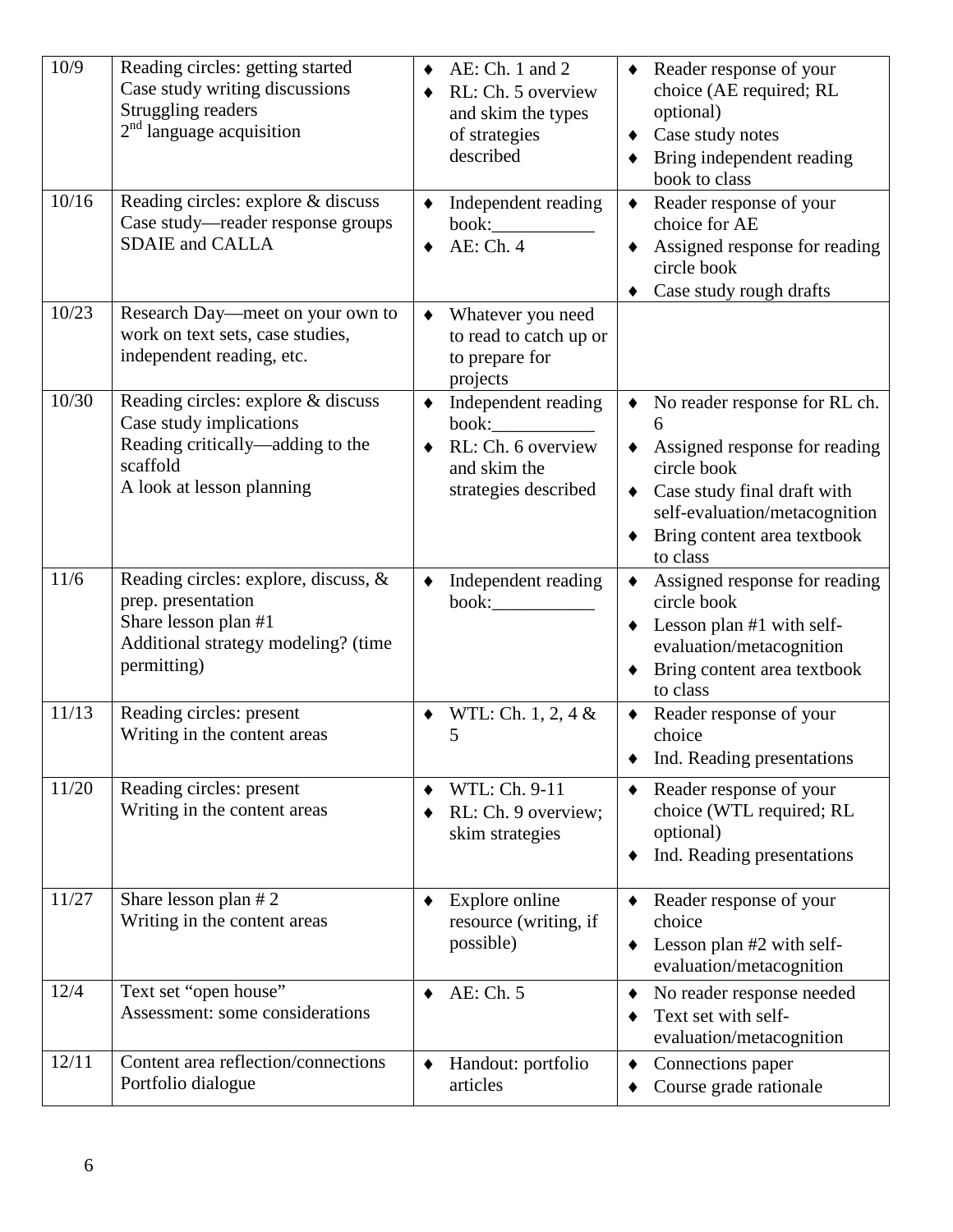## **Grading Rubric for EDSS 550**

## **"A" students:**

- 1. demonstrate serious commitment to their learning, making full use of the learning opportunities available to them and searching out the implications of their learning for future use.
- 2. complete all assignments thoroughly, thoughtfully, and punctually.
- 3. make insightful connections between all assignments and their developing overall understanding of literacy and its effects on student learning in their content area; they continually question and examine assumptions in a genuine spirit of inquiry.
- 4. show high level achievement of course goals.
- 5. show professional level of work with regard to writing, class preparation, presentations, and collaboration.
- 6. demonstrate responsibility to meeting attendance requirements (miss fewer than 2 classes) (see syllabus).

## **"B" students:**

- 1. comply with the course requirements and expectations.
- 2. complete all assignments, usually thoroughly, thoughtfully, and punctually.
- 3. usually connect assignments to their developing overall understanding of literacy and its effects on student learning, especially within their content areas; may be satisfied with "accepting" their learning as it's "received" without examining, very deeply, their and others' assumptions or seeking a deeper understanding of the implications.
- 4. show reasonable achievement of course goals.
- 5. show mostly professional level of work with regard to writing, class preparation, presentations, and collaboration.
- 6. demonstrate responsibility to meeting the attendance requirements (miss fewer than three classes) (see syllabus).

## **"C" students:**

- 1. demonstrate an inconsistent level of compliance to course requirements and expectations.
- 2. complete all assignments but with limited thoroughness, thoughtfulness, and/or punctuality.
- 3. make limited connections between assignments and their developing overall understanding of literacy and its effects on student learning; may not be open to examining assumptions or implications and might actually "dismiss" the role of building students' literacy skills within their content areas.
- 4. attempt but show limited progress in achieving course goals.
- 5. show an attempt at professional level of work with regard to writing, class preparation, presentations, and collaboration, but often produce work that is significantly unpolished.
- 6. meet the minimum attendance requirements (see syllabus).

**"D" or "F" students** fail to meet the minimum requirements of a "C." The specific grade will be determined based on rate of assignment completion, attendance, etc.

## **NOTES**

- $\triangleright$  Students must meet the attendance requirements to be eligible for the grade described. It is a "prerequisite" for earning a particular grade.
- Students falling in between grade levels will earn  $a + or -$  depending on where they meet the criteria most fully.
- $\triangleright$  In order to receive a California State Teaching Credential, you must maintain a B average in your College of Education classes and receive no lower than a  $C+$  in any one course. A grade lower than a  $C+$  indicates serious concern about a student's readiness for a teaching credential—significant concerns exist about his/her quality of learning, quality of work, etc. If you are concerned about meeting this requirement at any time, you should talk with your instructor immediately.